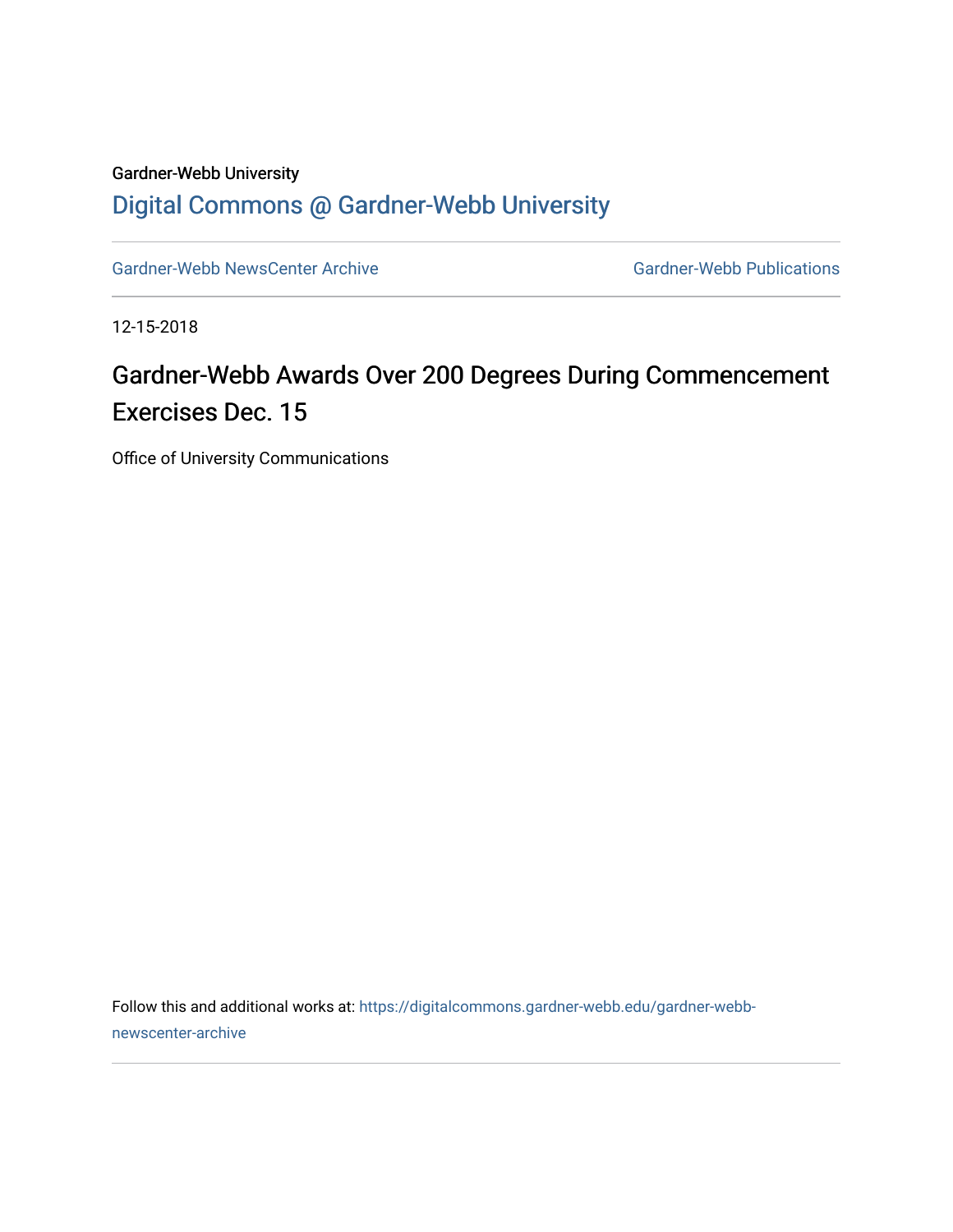## **Gardner-Webb Awards Over 200 Degrees During Commencement Exercises Dec. 15**

**webpublish.gardner-webb.edu**[/newscenter/gardner-webb-awards-over-200-degrees-during-commencement](https://webpublish.gardner-webb.edu/newscenter/gardner-webb-awards-over-200-degrees-during-commencement-exercises-dec-15/)exercises-dec-15/

Office of University Communications

December 15, 2018

*Traditional Undergraduate, Degree Completion, and Graduate Programs Students Honored*

BOILING SPRINGS, N.C.—Gardner–Webb University hosted Fall Commencement on Saturday, Dec. 15, in the Lutz-Yelton Convocation Center. More than 200 graduates were honored during the ceremony.

The ceremony featured graduates of Gardner-Webb's traditional undergraduate program, as well as from GOAL — The Degree Completion Program (DCP), and graduate programs. Zachary Tyler Emory (Forest City, N.C.), who earned a Master of Divinity/Master of Arts in pastoral ministries, offered the invocation. Sydney Grace Davis (Granite Falls, N.C.), who earned a Bachelor of Science in mathematics, and Julia Katelyn Deserio (Pacolet, S.C.), who received a Bachelor of Music, provided the scripture readings.

Gardner-Webb's president, Dr. Frank Bonner, presided over his final graduation ceremony before retiring in 2019 and gave the commencement message. He has served the University for more than three decades in total and as president for 13 years.

In his address, Bonner reflected on his time at Gardner-Webb, quoted portions of his 2006 inaugural speech and described how he was experiencing similar feelings as the graduates on their monumental day. "You and I are concluding an important phase in our lives, while anticipating the very important next phase," Bonner said. "I have been where you are, so I know what it is like to reflect on the college experience—both undergraduate and graduate —and furthermore in a real sense I am accountable for the quality of your experience."

He encouraged the graduates to follow what New York Times columnist and Yale professor, David Brooks, calls "The Road to Character."

"Brooks quotes Aleksandr Solzhenitsyn: 'the line separating good and evil passes not through states, nor between classes, nor between political parties either—but right through every human heart,'" Bonner shared. "At Gardner-Webb you have been exposed regularly